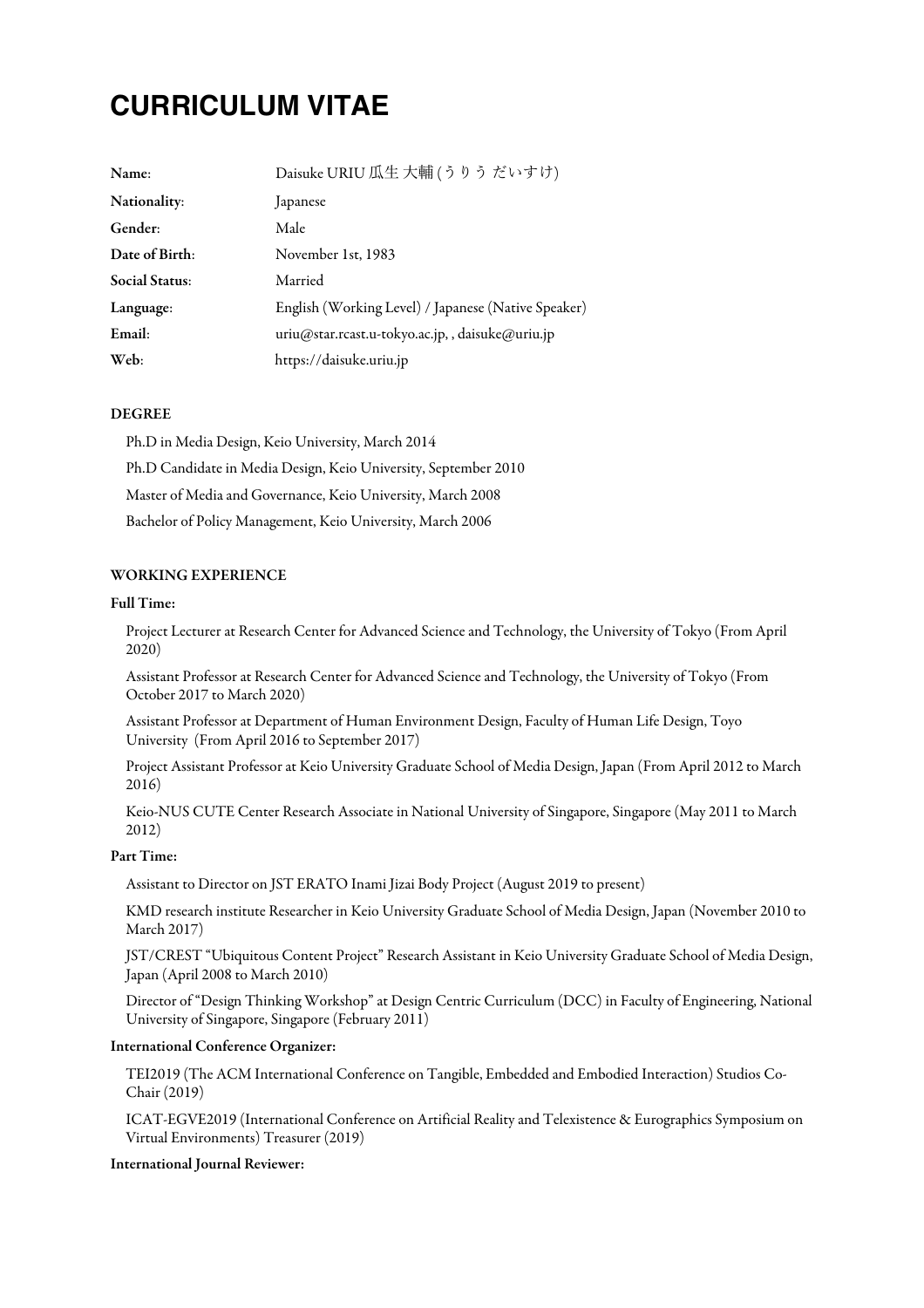ACM Transactions on Computer-Human Interaction Reviewer (2020)

Death Studies Reviewer (2020)

International Journal of Human Computer Interaction Reviewer (2019)

#### International Conference Reviewer:

DIS2012 (International Conference of Designing Interactive Systems) Demo Section Reviewer (2012)

CHI2013 Working in Progress (Poster Session) Reviewer (2013)

DIS2018 (International Conference of Designing Interactive Systems) Demo Section Reviewer (2018)

#### International Conference Panel:

ACE2012 (Advances in Computer Entertainment) "Where Buddhism Encounters Entertainment Computing" Moderator (2012).

# PHD DISSERTATION

Daisuke Uriu, "Fenestra: Window to Meet the Deceased–Designing Memorial Services Fit into Everyday Life with "Digital Remains"–" (in Japanese), PhD in Media Design, submitted to Keio University Graduate School of Media Design, February 27<sup>th</sup> (2014).

#### PUBLICATION

#### Conference Article (Refereed) -

- [1] Daisuke Uriu, Kenta Toshima, Minori Manabe, Takeru Yazaki, Takeshi Fu- natsu, Atsushi Izumihara, Zendai Kashino, Atsushi Hiyama, and Masahiko Inami. 2021. Generating the Presence of Remote Mourners:a Case Study of Funeral Webcasting in Japan. In *CHI Conference on Human Factors in Computing Systems (CHI '21)*, May 8–13, 2021, Yokohama, Japan, 14 pages (2021).
- [2] Daisuke Uriu, Noriyasu Obushi, Zendai Kashino, Atsushi Hiyama, and Masahiko Inami. 2021. Floral Tribute Ritual in Virtual Reality: Design and Validation of SenseVase with Virtual Memorial. In *CHI Conference on Human Factors in Computing Systems (CHI '21)*, May 8–13, 2021, Yokohama, Japan, 15 pages (2021).
- [3] Minori Manabe, Daisuke Uriu, Takeshi Funatsu, Atsushi Izumihara, Takeru Yazaki, I-Hsin Chen, Yi-Ya Liao, Kang-Yi Liu, Ju-Chun Ko, Zendai Kashino, Atsushi Hiyama, Masahiko Inami, "Exploring in the City with Your Personal Guide: Design and User Study of T-Leap,a Telepresence System," *19th International Conference on Mobile and Ubiquitous Multimedia (MUM 2020),* Essen, Germany (2020).
- [4] Azumi Maekawa, Shunichi Kasahara, Hiroto Saito, Daisuke Uriu, Gowrishankar Ganesh, Masahiko Inami, "The Tight Game: Implicit Force Intervention in Inter-personal Physical Interactions on Playing Tug of War," *ACM SIGGRAPH 2020 Emerging Technologies,* Virtual Event, USA, August (2020)*.*
- [5] Azumi Maekawa, Seito Matsubara, Sohei Wakisaka, Daisuke Uriu, Atsushi Hiyama, Masahiko Inami, "Dynamic Motor Skill Synthesis with Human-Machine Mutual Actuation," *CHI '20: Proceedings of the 2020 ACM annual conference on Human Factors in Computing Systems* (CHI2020 Papers), Hawaii, USA, April (2020). \*received "Honorable Mention" (top 5% papers in the conference).
- [6] Daisuke Uriu, Ju-Chun Ko, Bing-Yu Chen, Atsushi Hiyama, Masahiko Inami, "Digital Memorialization in Death-Ridden Societies: How HCI Could Contributeto Death Rituals in Taiwan and Japan," *Human* Aspects of IT for the Aged Population. Design for the Elderly and Technology Acceptance. HCII 2019. Lecture *Notes in Computer Science, vol 11592. Springer*, pp. 532-550, August (2019).
- [7] Daisuke Uriu, William Odom,and Hannah Gould, "Understanding Automatic Conveyor-belt Columbaria: Emerging Sites of Interactive Memorialization in Japan," *DIS'18: Proceedings of the 2018 DesigningInteractive Systems Conference* (DIS2018 Notes), pp. 747-752, Hong Kong, June(2018).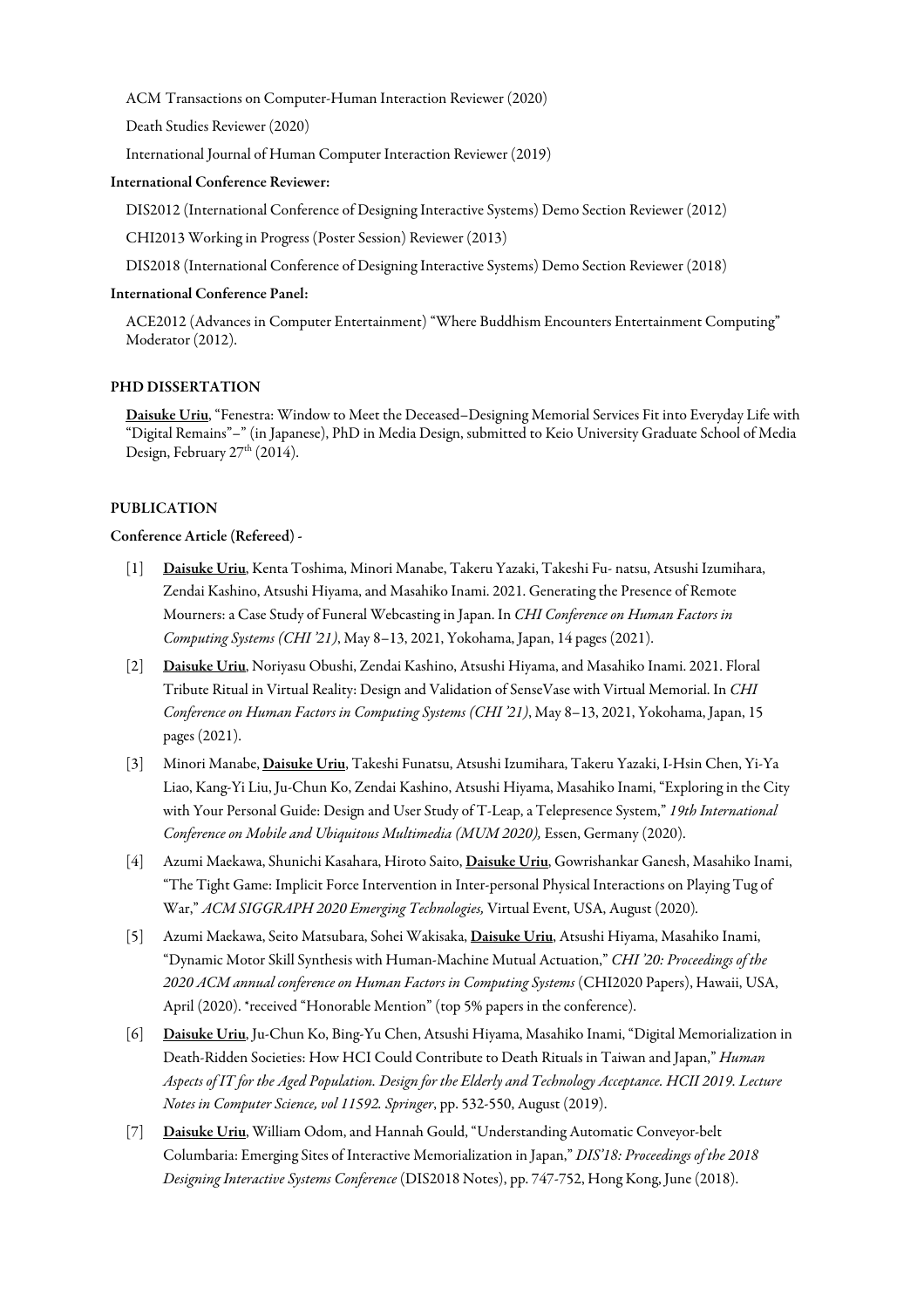- [8] Daisuke Uriu, William Odom, Mei-Kei Lai, Sai Taoka, and Masahiko Inami, "SenseCenser: an Interactive Devicefor Sensing Incense Smoke & Supporting Memorialization Rituals in Japan," *DIS'18: Proceedings of the 2018 ACM Conference Companion Publication on DesigningInteractive Systems* (DIS2018 Demos), pp.315-318, Hong Kong, June(2018).
- [9] Daisuke Uriu and William Odom, "Designing for Domestic Memorialization and Remembrance: A Field Study of Fenestrain Japan," *CHI '16: Proceedings of the 2016 ACM annual conference on Human Factors in Computing Systems* (CHI2016 Papers), pp. 5945–5957, San Jose, USA, May (2016). \*received "Honorable Mention" (top 5% papers in the conference).
- [10] Daisuke Uriu, Mizuki Namai, Satoru Tokuhisa, Ryo Kashiwagi, Masahiko Inami, Naohito Okude, "Experience"panavi,": Challengeto Master Professional Culinary Arts," *CHI '12 Extended Abstracts on Human Factors in Computing Systems* (CHI2012 Videos), pp. 1445–1446, Austin, USA, May (2012).
- [11] Daisuke Uriu, Mizuki Namai, Satoru Tokuhisa, Ryo Kashiwagi, Masahiko Inami, Naohito Okude, "panavi: Recipe Medium with a Sensors-Embedded Pan for Domestic Users to Master Professional Culinary Arts," *CHI '12: Proceedings of the 2012 ACM annual conference on Human Factors in Computing Systems* (CHI2012 Papers), pp. 129–138, Austin, USA, May (2012).
- [12] Izumi Yagi, Shigeru Kobayashi, Ryo Kashiwagi, Daisuke Uriu, Naohito Okude, "Media Cushion: Soft Interface to Control Living Environment Using Human Natural Behavior," ACM SIGGRAPH2011 Posters, Vancouver, Canada, August (2011).
- [13] Daisuke Uriu, Naohito Okude, "ThanatoFenestra: Photographic Family Altar Supporting a Ritual to Pray for the Deceased," *DIS '10: Proceedings of the 8th ACM Conference on DesigningInteractive Systems* (DIS2010 Demos), pp. 422–425, Aarhus, Denmark, August (2010).
- [14] Daisuke Uriu, Naruhiko Shiratori, Izumi Yagi, Satoru Hashimoto, Masa Inakage, Naohito Okude, "PHOROL: Interactive Wall Clock Art of Online Shared Snapshots," ACM SIGGRAPH ASIA 2009 Sketches, Yokohama, Japan, December (2009).
- [15] Daisuke Uriu, Naruhiko Shiratori, Satoru Hashimoto, Shuichi Ishibashi, and Naohito Okude, "CaraClock: An Interactive Photo Viewer Designed for Family Memories," *CHI EA '09: Proceedings of the 27th international conference extended abstracts on Human factors in computing systems* (CHI2009 Interactivity), pp. 3205–3210, Boston, USA, April (2009).
- [16] Shuichi Ishibashi, Daisuke Uriu, Naohito Okude, "Sound Candy: the equipment to expand the experience of play in a playground," ACM SIGGRAPH2008 Posters, Los Angeles, USA, August (2008).
- [17] Shuichi Ishibashi, Daisuke Uriu, Naohito Okude, "Sound Candy," *ACE '07: Proceedings of the international conference on Advances in computer entertainment technology* (ACE2007 Demos), pp. 298–99, Salzburg, Austria, June(2007)
- [18] Daisuke Uriu, Takahiro Ogasawara, Naohito Shimizu, Naohito Okude, "MASTABA: A Digital Shrinefor Family," UbiComp2006 Demos, Orange County, USA, September (2006).
- [19] Daisuke Uriu, Takahiro Ogasawara, Naohito Shimizu, Naohito Okude, "MASTABA: The Household Shrine in The Future Archived Digital Pictures," ACM SIGGRAPH2006 Sketches, Boston, USA, August (2006).
- [20] DaisukeUriu, Naohito Okude. "KAYAGOMORI: Private Space for Withdrawing into One's Shell and Landscape Diary to Refresh Oneself in Mind," ACM SIGGRAPH2005 Posters, Los Angeles, USA, August (2005).
- [21] Yusuke Wada, Jun Usui, Daisuke Uriu, and Naohito Okude, "moo-pong," ACM SIGGRAPH 2005 Emerging Technologies, Los Angeles, USA, August (2005).